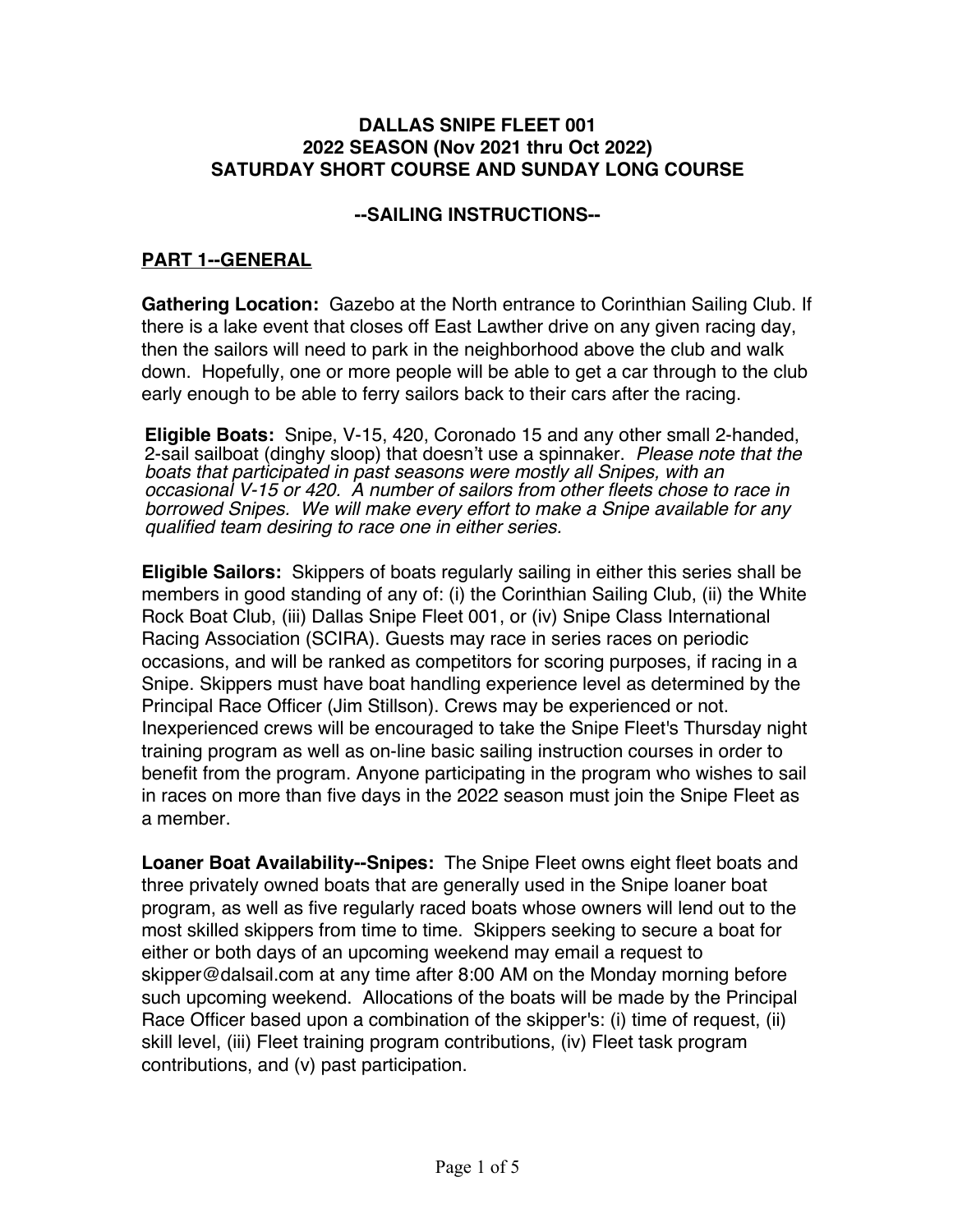**Sailing in Loaner Snipes:** All persons sailing in a loaner Snipe at any time shall have signed the Fleet's liability form. Persons sailing in a loaner Snipe between December 15 and February 15 shall wear an insulated wetsuit not less than a surfer's wetsuit.

**Communications:** The Fleet Principal Race Officer will remind everyone each week of the coming **Regular** activity (and any designated **Ad Hoc** activity). He will be the keeper of the records of who attended and how many short course races each attendee participated in as well as the actual finishes of any long course race. If the Principal Race Officer is not in attendance at an event, he will designate the sailor responsible for providing the record for the event. The Fleet Captain (Gene Soltero) will maintain and make available the status of competition in both series through regular postings at dalsail.com.

**Racing Rules:** Racing right of way rules will be observed and a copy of those rules will be in a three-ring binder kept in the sailing locker. Sailors are encouraged to download the essential rules (https://dalsail.com/ EssentialRacingRulesofSailing2021-24.pdf) and print their own copies. Racers will be encouraged to learn the rules by reading them, discussing them onshore and asking questions of other sailors while on the water. Experienced racers will be expected to hail "Protest" whenever a rules infraction is observed, even if not involved in the incident.

## **PART 2--SHORT COURSE RACES**

**Regular Short Course Saturday Races:** Races are conducted on Saturdays all year round, except when the Fleet Principal Race Officer or Fleet Captain determines the forecast weather conditions too adverse for practice racing, and notifies the Fleet beforehand that racing for the day is canceled. During the Winter months of December, January and February, rigging is at 11:00. As the weather gets warmer, the rigging time is moved earlier, so that in July and August rigging begins at 8:00 AM. Rigging is scheduled for one hour, with the more experienced sailors tasked with helping the beginners and novices learn to rig on their own. Racing is scheduled for two hours and consists of 3-12 races, depending upon wind conditions and length of course.

**Ad Hoc Short Course Races** For any given Sunday morning or holiday, the Principal Race Officer may schedule ad hoc short course races (with as much notice as possible), depending upon weather conditions and/or anticipated participation.

**Short Course Boat Availability--General.** Sailors and would-be sailors who have not made prior arrangements for a boat, are encouraged to show up at the Gazebo any Saturday to sign up to crew or skipper (or either) that day. Members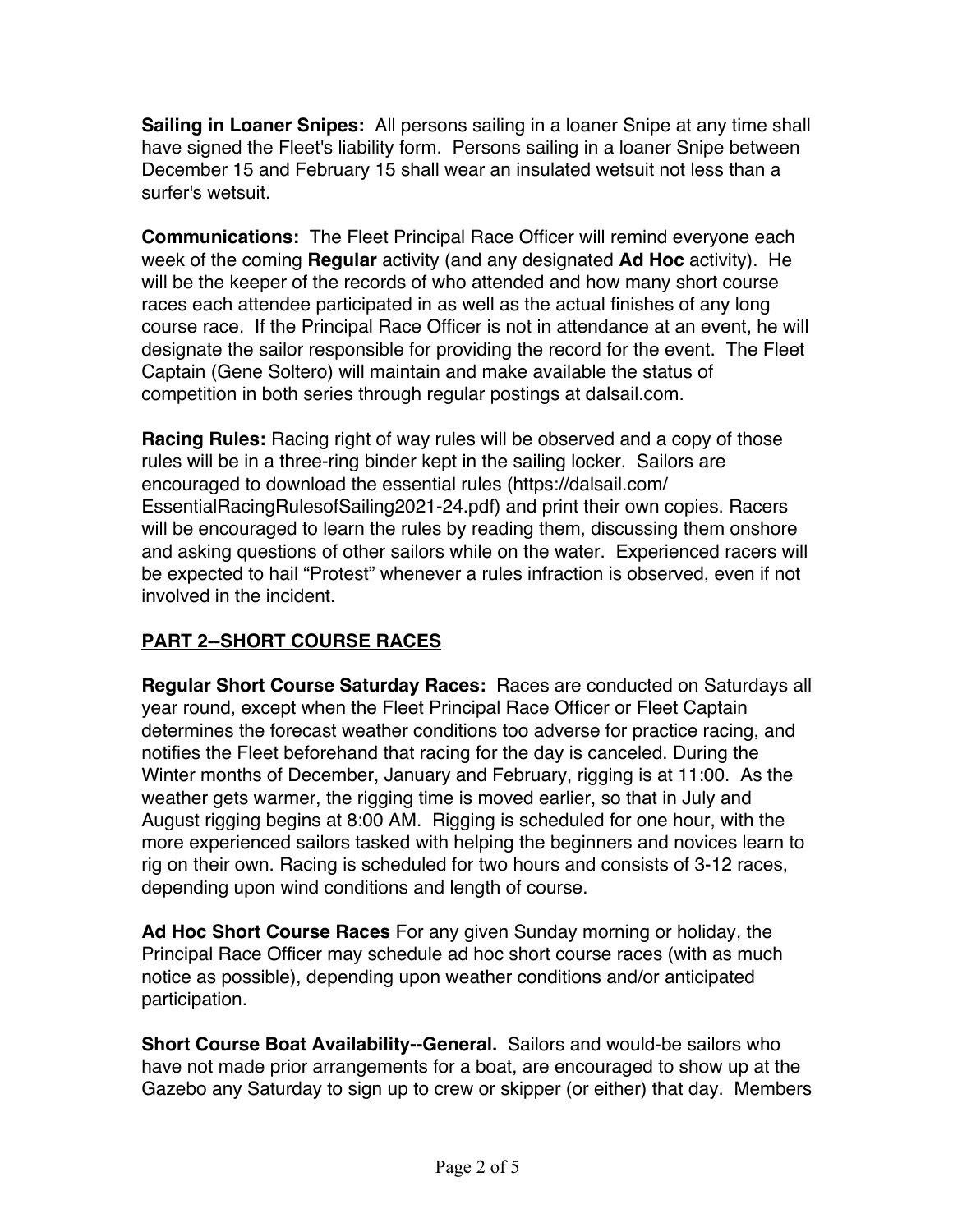of the Snipe Fleet will make every effort to get every sailor showing up on a boat for at least a few races, especially those who show up early.

**Short Course Location:** Northern lobe of White Rock Lake between the clubhouse and the Corinthian fleet mooring field.

**Short Courses:** Modified windward leeward if the wind is under 15 mph and modified triangle if over 15 mph, with the start and finish line in the weather leg 3/4 of the way downwind from the weather mark and ¼ upwind from the leeward mark. Generally, each race will be once around the course and the length of the course would be set for an 8-minute to 15-minute race. The racers in attendance could (by consensus) elect longer races or more times around the course. Setting of the course will be directed by the most experienced racer in attendance.

**Short Course Starting Sequence:** Modified collegiate 3-minute, with one of the racing crew blowing a horn or whistle when there is no short course race officer (SCRO) in the power boat. The horn blower will sound three blasts for the start, two for the two-minute signal, a long and short blast for 1-1/2 minutes, one for the one-minute signal, 3 short blasts for 30 seconds, and one long blast for the start. Timing for the three minute and two minute signals start on the first of the multiple blasts.

**Short Course Racing Rules Modification:** The alternate 720º penalty for an accepted infraction is modified to a 360º single circle, independent of where the infraction occurs. Boats over the line early have the option to return to the line to start correctly or complete a 360º turn on the initial leg of the course.

**Short Course Race Officer:** Any sailor or club member can volunteer to be the person responsible for racing on a particular day. The volunteer would be the Short Course Race Officer (SCRO) of the day and could be a regular skipper, regular crew or simply a "Friend of Fleet 001". If there is no SCRO volunteer for a given racing day, then the most experienced of the attending skippers will assume the role. If the SCRO is a CSC club member, then the SCRO can take out the power boat if he/she would like to be on the water. The principal duties of the SCRO will be to:

A. Get the four white buoys and horn (and whistle) out of the sail locker and into boats to be taken to the course.

B. Make sure everyone's name is on the activity sheet for the day and their races are logged.

C. Put the gas tank in a power boat and tie the power boat at the clubhouse so it is immediately available if needed for rescue.

D. Help rig any fleet boats that are scheduled to be used.

F. Assign the starting responsibilities to someone.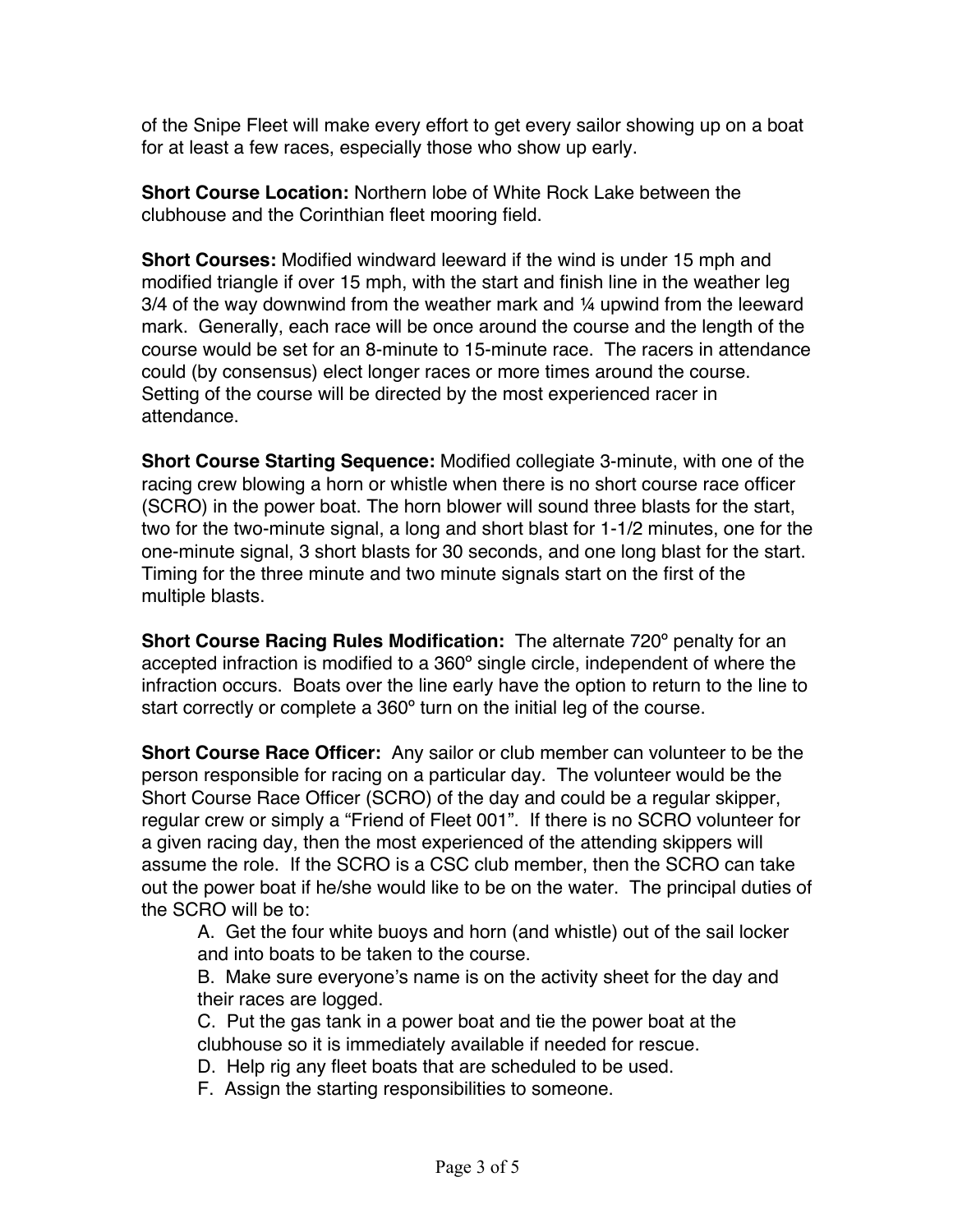- E. Put the buoys and power boat back at the end of the day.
- F. Make sure the Fleet Captain gets a copy of the day's activity sheet, preferably by texting a photo of it.

**Seminars:** If the racing gets blown out or canceled from lack of wind, then the most experienced sailor attending will conduct a racing seminar for those who show up, with the attendees suggesting the subject matters of most interest.

**After Race Lunch:** On race days when we have sailed in the morning, the active participants will contribute to a "lunch kitty" administered by the Fleet Social Chair. Participants will be encouraged to sit around after the races to discuss rules and strategy. From time to time a more experienced racer will volunteer ahead of time to lead the discussion.

**Short Course Scoring:** Finish positions will not be recorded. Each sailor may keep his/her own record of finishes for purposes of gauging progress during the series. Records will be kept of the number of races sailed by each sailor and awards will be made at the end of the year to the most active sailors. Skippers and crews will compete against each other for the single most active short course sailor.

**Short Course Trophy:** The FLEET 001 SHORT COURSE CHAMPION perpetual trophy for 2022 will be awarded at the end of the season to the sailor who sails the most Short Course races, independent of whether that person sailed as a skipper or a crew. Anyone serving as SCRO and racing at the same time will be credited an additional race for each day spent as SCRO. Anyone serving as SCRO who doesn't race, but conducts the races from the power boat will be credited with a race for each race so conducted, plus one additional race for the day. Additional persons in the power boat assisting the SCRO will also be credited the same number of races. If only one boat shows up for regularly scheduled or ad hoc short course races, and rigs and goes out and practices, the skipper and crew will each be awarded two short course races for each hour of practice.

# **PART 3--LONG COURSE RACES**

**Regular Long Course Fleet Races on Sunday afternoons:** The Snipe Fleet participates in CSC's Joint White Rock Lake Racing Program. The first race starts at 1:30 PM with the second race generally scheduled to be finished before 4:30 PM. This means that skippers and crews need to be at the dock at 12:00 PM to begin rigging the boats. (These races are sometimes started  $15 - 20$  min farther South so additional time is necessary to reach the starting line.) All long course races are run by a CSC race committee from the pontoon boat, along with